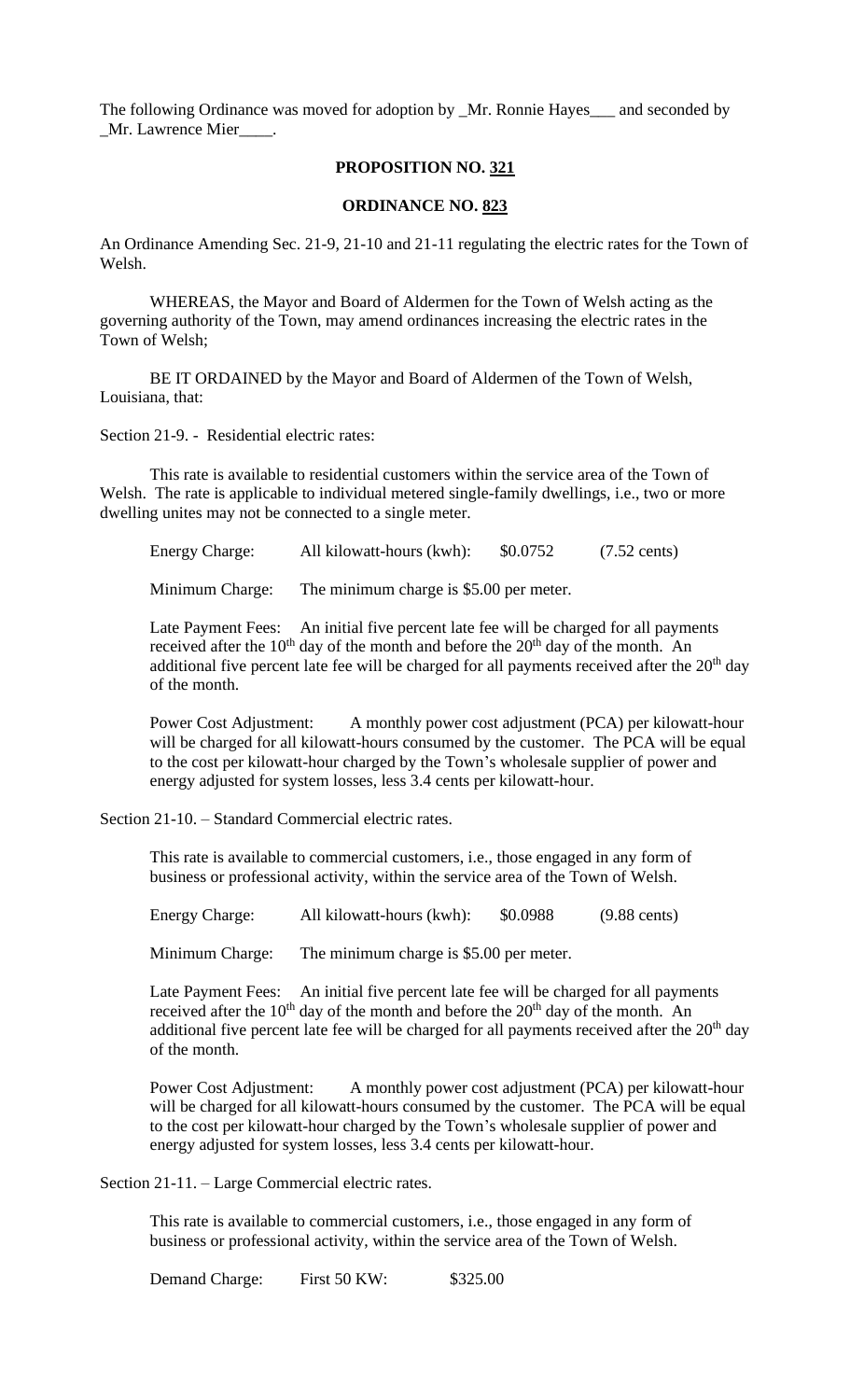| \$4.25 per KW | <b>Additional KW:</b> |
|---------------|-----------------------|
|               |                       |

Energy Charge: All kilowatt-hours (kwh): \$0.0474 (4.74 cents)

Minimum Charge: The minimum charge is \$325.00 per meter.

Late Payment Fees: An initial five percent late payment fee will be charged for all payments received after the  $10<sup>th</sup>$  of the month and before the  $20<sup>th</sup>$  day of the month. An additional five percent late fee will be charged for all payments received after the  $20<sup>th</sup>$  day of the month.

Power Cost Adjustment: A monthly power cost adjustment (PCA) per kilowatt-hour will be charge for all kilowatt-hours consumed by the customer. The PCA will be equal to the cost per kilowatt-hour charged by the Town's wholesale supplier of power and energy adjusted for system losses, less 3.4 cents per kilowatt-hour.

Section 21-12. – Meter Reading fees.

An additional monthly fee of \$1.00 per meter read will be charged for all utility customers.

This ordinance shall be effective on June 2022 billing.

After public hearing was held on the above ordinance, the title having been read and the ordinance considered for adoption the vote was taken and the following result was:

Vote by roll call follows:

Yeas: Andrea King, Ronnie Hayes, Lawrence Mier, Clint Hardy, Jackie Balmer

Nays: None

Abstaining: None

Absent: None

PASSED, APPROVED AND ADOPTED by the Mayor and Board of Aldermen on this \_\_8th\_\_\_ day of \_\_\_March\_\_\_\_\_\_\_, 2022.

KARL ARCENEAUX - MAYOR

\_\_\_\_\_\_\_\_\_\_\_\_\_\_\_\_\_\_\_\_\_\_\_\_\_\_\_\_\_\_\_\_\_\_\_

ATTEST:

\_\_\_\_\_\_\_\_\_\_\_\_\_\_\_\_\_\_\_\_\_\_\_\_\_\_\_\_\_ EVA KIBODEAUX Town Clerk

I certify that the foregoing ordinance was presented to the Mayor by me on  $\overline{\phantom{2022}}$ , 2022.

## EVA KIBODEAUX, CLERK

\_\_\_\_\_\_\_\_\_\_\_\_\_\_\_\_\_\_\_\_\_\_\_\_\_\_\_\_\_\_

I acknowledge receipt of the above ordinance from the clerk on  $\frac{1}{2022}$ .

KARL ARCENEAUX, MAYOR

\_\_\_\_\_\_\_\_\_\_\_\_\_\_\_\_\_\_\_\_\_\_\_\_\_\_\_\_\_